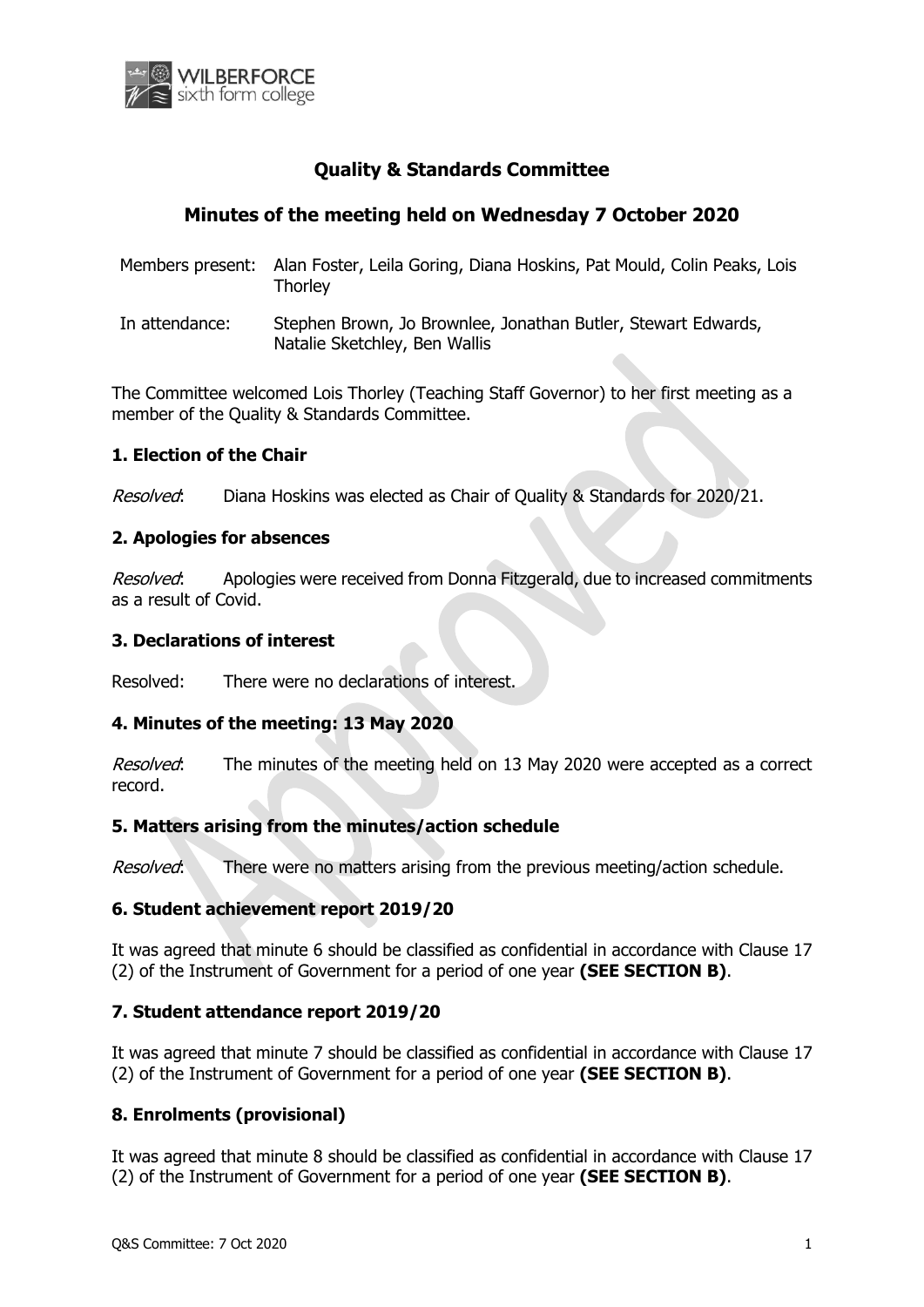## **9. Quality assurance, including the Lesson Observation Framework 2020/21**

NES presented the quality assurance report, including the lesson observation framework for 2020/21. She noted that activities include:

- Course reviews, involving all staff, which includes both an analysis of data from the previous year and setting targets for 2020/21. These link to the faculties' selfassessments for 2019/20 and quality improvement plans for 2020/21.
- One-to-one meetings with FHs after each formal assessment point to review outcomes and identify any students of concern.
- Quality assurance of all formal assessments to ensure rigour.
- Ouality assurance of marking of formal assessments both internally and externally with Venn where required.
- Monitoring of assessment for learning (AfL) files.
- Observation of classroom teaching via learning walks and lesson observations, which is then recorded on individual staff member's CollegeIP account and are reviewed as part of the performance management process.

CAP noted that, following the writing of this paper and due to the pressures around Covid, it has been agreed that whole-college observations will not take place and will be replaced with additional learning walks. He added that new staff will be observed w/c 19 October and lesson observations will take place throughout the year if any issues arise.

Governors asked how staff have responded to there being no formal lesson observations. NES and CAP confirmed that staff appreciate the removal of this additional pressure in the current climate. LJT confirmed this and noted that learning walks provide a more honest picture of what is happening in the classroom daily.

Resolved: The quality assurance framework for 2020/21 was received.

## **10. Teaching, learning and assessment 2020/21**

Jonathan Butler (JPB) presented his report on teaching, learning and assessment for 2020/21. He noted:

- Staff are being given more time for training and formal slots will be run on a Wednesday afternoon alongside the students' Upskilling Programme.
- A large focus of the staff training is to get staff up to a minimum standard of digital competencies, which supports remote teaching if required. Further training is scheduled for all staff on 15 and 22 October, which is being delivered by an external provider.
- The college moved to Teams as its digital learning environment back in January 2020 and staff had already received some training that supported them to continue teaching throughout lockdown.
- All students have been instructed to download Teams and it is now the primary communication tool with them. Since 9 September, there are 1200 active Teams accounts and 1100 active Microsoft 365 users.
- The college's profile has been raised nationally and being recognised as a DfE Demonstrator College has attracted significant funding. This involves supporting schools (including feeder schools) and showing them how to deliver digital learning.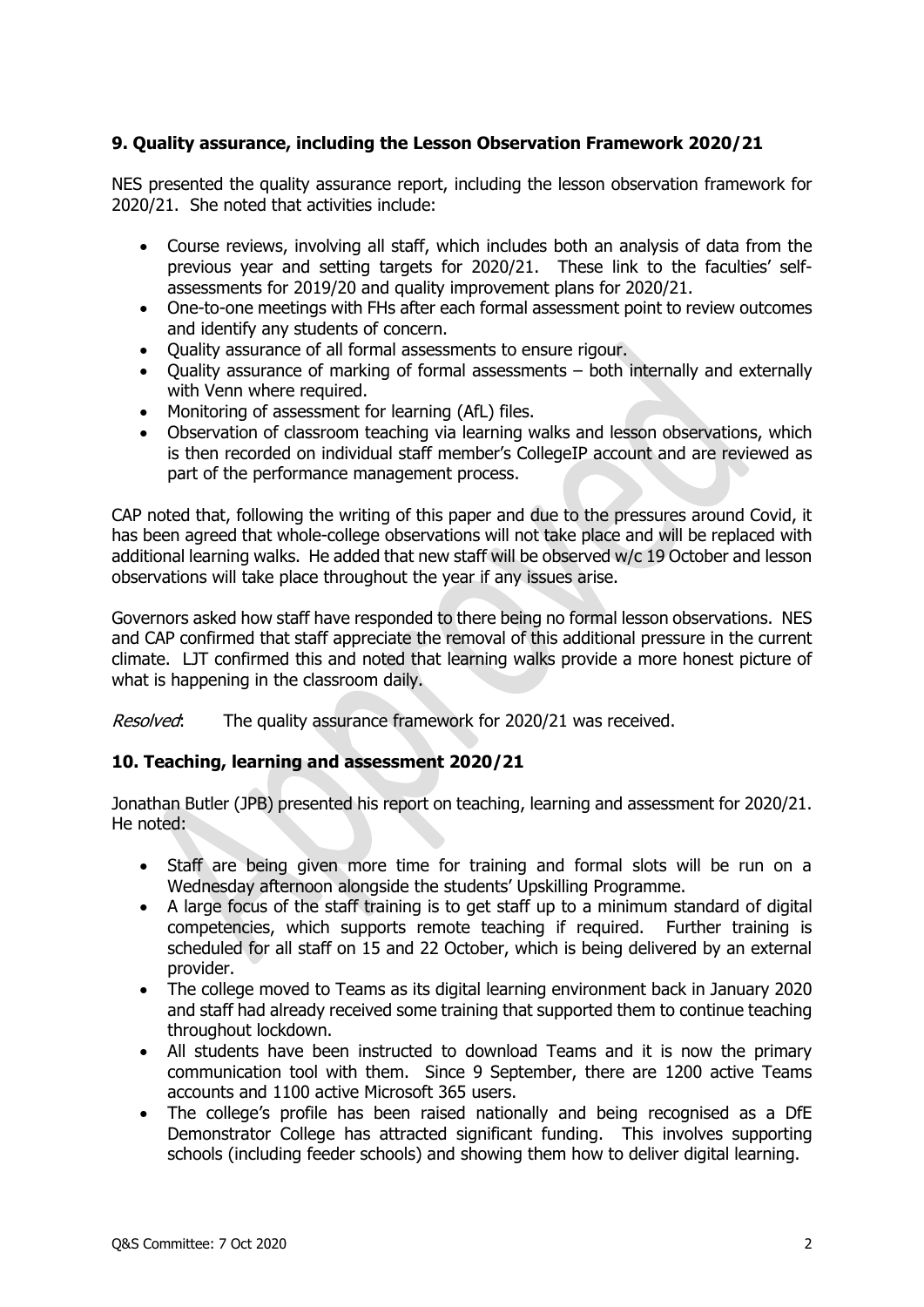• In addition to all of the above, there remains a big focus on equipping teachers, particularly those on BTECs, to prepare students for exam elements of their courses.

Resolved: The teaching, learning and assessment update was received.

#### **11. Performance management policies**

CAP presented the performance management policies for teaching and support staff in 2020/21. He noted that there are no changes to the actual policies, but the preparation paperwork will be updated to include elements of the digital developments and reflections on wellbeing.

CAP informed Governors that unions have already raised concerns about holding staff to account on last year's results and agreed that it would be difficult to make pay progression decisions on that basis. He noted, however, that any issues have been picked up with staff as they arise and that will continue, irrespective of the performance management review process.

Resolved: The 2020/21 performance management policies were approved.

#### **12. Student voice 2020/21**

It was agreed that minute 12 should be classified as confidential in accordance with Clause 17 (2) of the Instrument of Government for a period of one year **(SEE SECTION B)**.

#### **13. Policies**

BW presented the following policies for Governor recommendation/approval, noting that changes are minor and are identified via tracked changes:

- a) Policy for Students with Additional Needs
- b) SEND: Local Offer
- c) eSafety Policy

Governors referred to the eSafety Policy and queried whether students should be advised to turn off their Bluetooth as this is required for the NHS Track and Trace app, which the college has recommended students download. CAP responded that students have been encouraged to download the NHS Track and Trace app, as advised by Public Health, however, this is not required to be used when students are on site as the college has its own track and trace procedures. BW reiterated that Bluetooth poses a safeguarding risk and students should continue to be encouraged to turn it off when on site.

Resolved: The Policy for Students with Additional Needs and SEND: Local Offer were approved.

Recommended: The eSafety Policy be approved by Corporation.

#### **14. Governor scrutiny**

The Committee discussed potential areas for Governor scrutiny in 2020/21. CAP noted that previous focus has been on outcomes for students and attendance and, while this always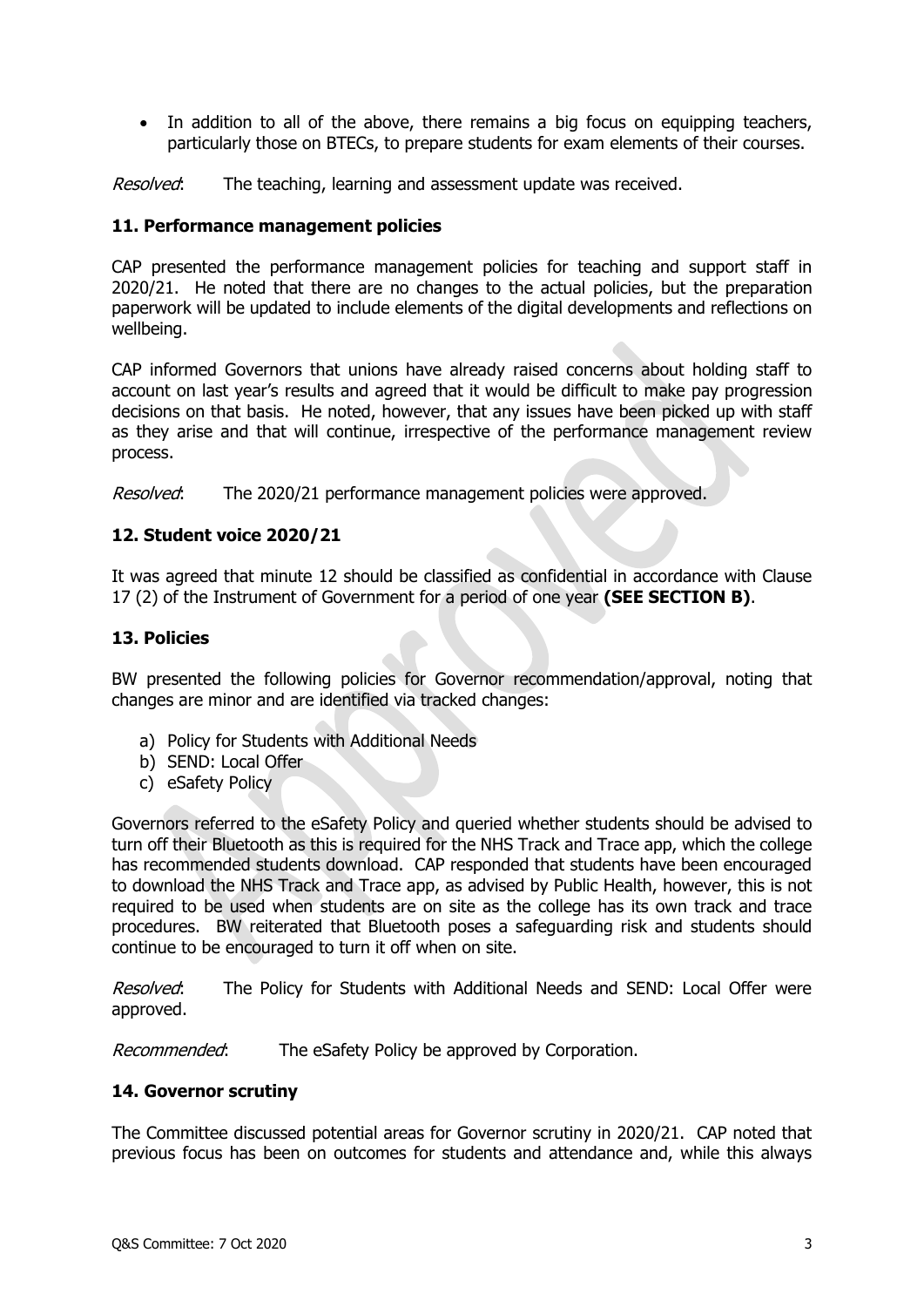remains a priority, suggested that Governors get feedback on some of the college's other activities, such as the Upskilling Programme (enrichment).

[Alan Foster left the meeting at 6.10pm; the Committee was still quorate.]

The Committee agreed that remote Governor scrutiny of the Upskilling Programme, checking the quality of offer and feedback from students, could take place next half term. In addition to this, as a continuation of last year's plan, the single central record will also be scrutinised. The Clerk will seek volunteers for the activities agreed.

Governors noted that there had previously been scrutiny of A Level teaching and learning and suggested a follow-up of this take place, but this is difficult in light of Covid. This will be arranged when possible.

Resolved: The Q&S governor scrutiny activities were agreed.

## **15. Any other business**

*Resolved*: There was no other business.

#### **16. Date of next meeting**

Resolved: The next meeting will take place on Wednesday 11 November 2020.

## **17. Confidential items**

It was agreed that minutes 6, 7, 8 and 12 should be classified as confidential in accordance with Clause 17 (2) of the Instrument of Government and associated reports are therefore not available for circulation to the public, college staff or students (excluding senior post holders).

#### **Learner impact**

The Committee scrutinised and provided appropriate challenge in the following areas, all of which helps to improve student performance and achievement:

- Scrutinising student outcomes to ensure they are positive and enable progression through effective curriculum management and support.
- Undertaking governor scrutiny activities to provide further challenge and review of teaching, learning and assessment.
- Ensuring students have an appropriate forum in which they can give feedback to the college.
- Ensuring the continued development of performance management to ensure greater accountability throughout the college.
- To ensure appropriate policies to support students are in place.